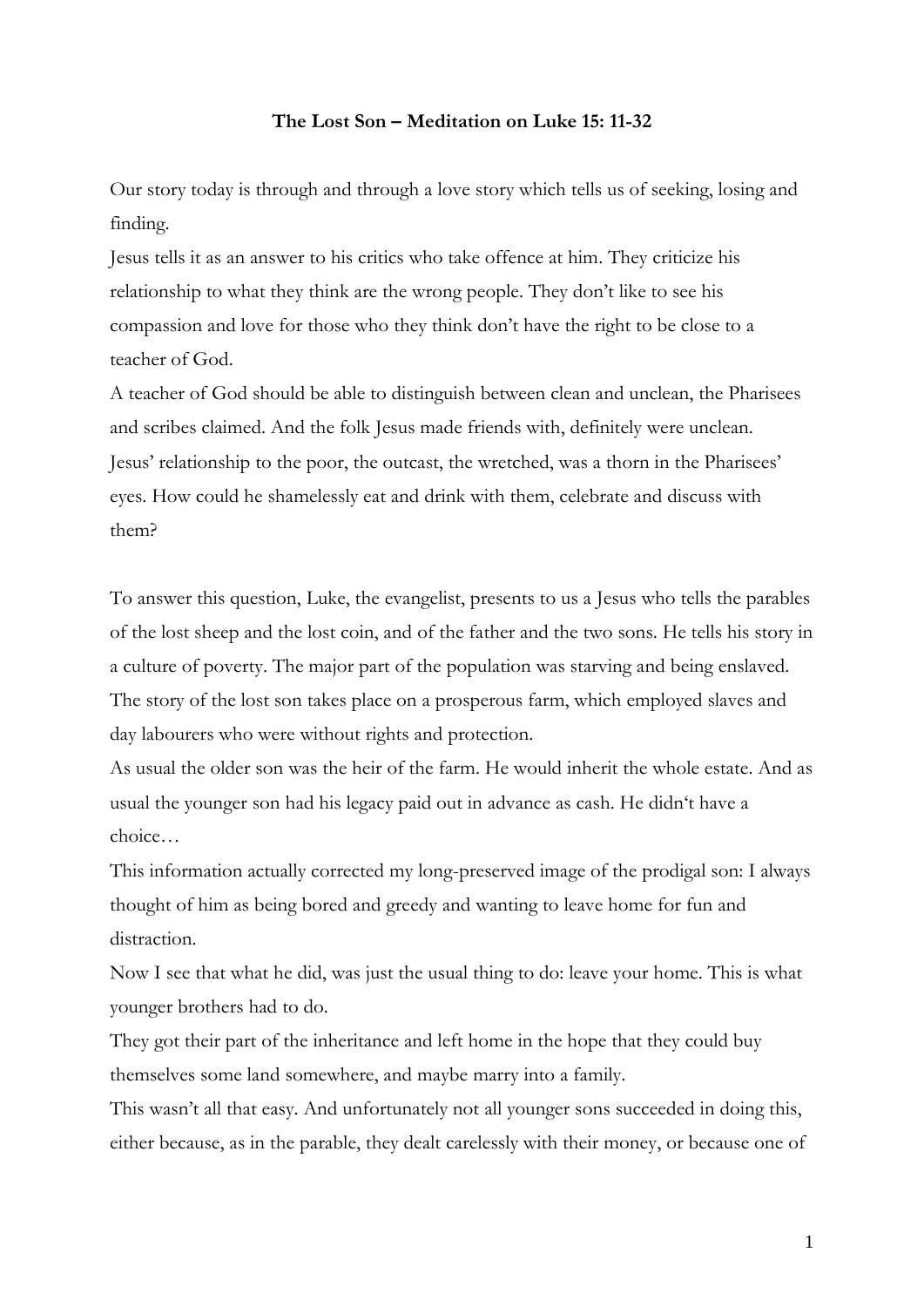the constantly happening famines drove up the price of corn and bread, and in a flash those who didn't own property found themselves beggars.

Studying the text carefully and seeing the time and the context in which it was told, shows us that the departure of the younger son from home was normal in village life, and was not a break with the family.

Don't you think, too, that this puts the young man in quite a different position from what over the centuries has been interpreted and composed and painted about him?

When it comes to the worst in the story, he hires himself out as a swineherd. He falls into the hands of a man who exploits him and cheats him. He is not given the daily portion of food that is usual for herdsmen. He is not even allowed to touch the pigs' food. The first dramatic turning point in the story is the desperate young man's decision to go home, hoping that he'd be paid at least the wage of a day labourer there. He knows that unlike his older brother, he no longer has any right to live on the farm.

A second important turning in the story is, when the father in the story shows himself as somebody not thinking in clearly and logically legalistic terms. He seems to be thinking in terms of loving care rather than in what is officially right or

wrong.

When he recognises the starving man in rags as his son, we are told that "his heart contracted within him". He is in pain. He feels for this returning family member. And then this elderly Middle Eastern farmer runs out to meet his son "as fast as he could" – not at all minding all the rules of custom and respectability. The joy is so great, there is no time to reflect or weigh up.

The old father hugs and kisses his son.

He doesn't ask the awkward questions we could imagine: the "What on earth have you been up to?" the "How could you…?" "How dare you…?" "What have you done with all that money?" "Why weren't you more careful?"

He doesn't ask any of these.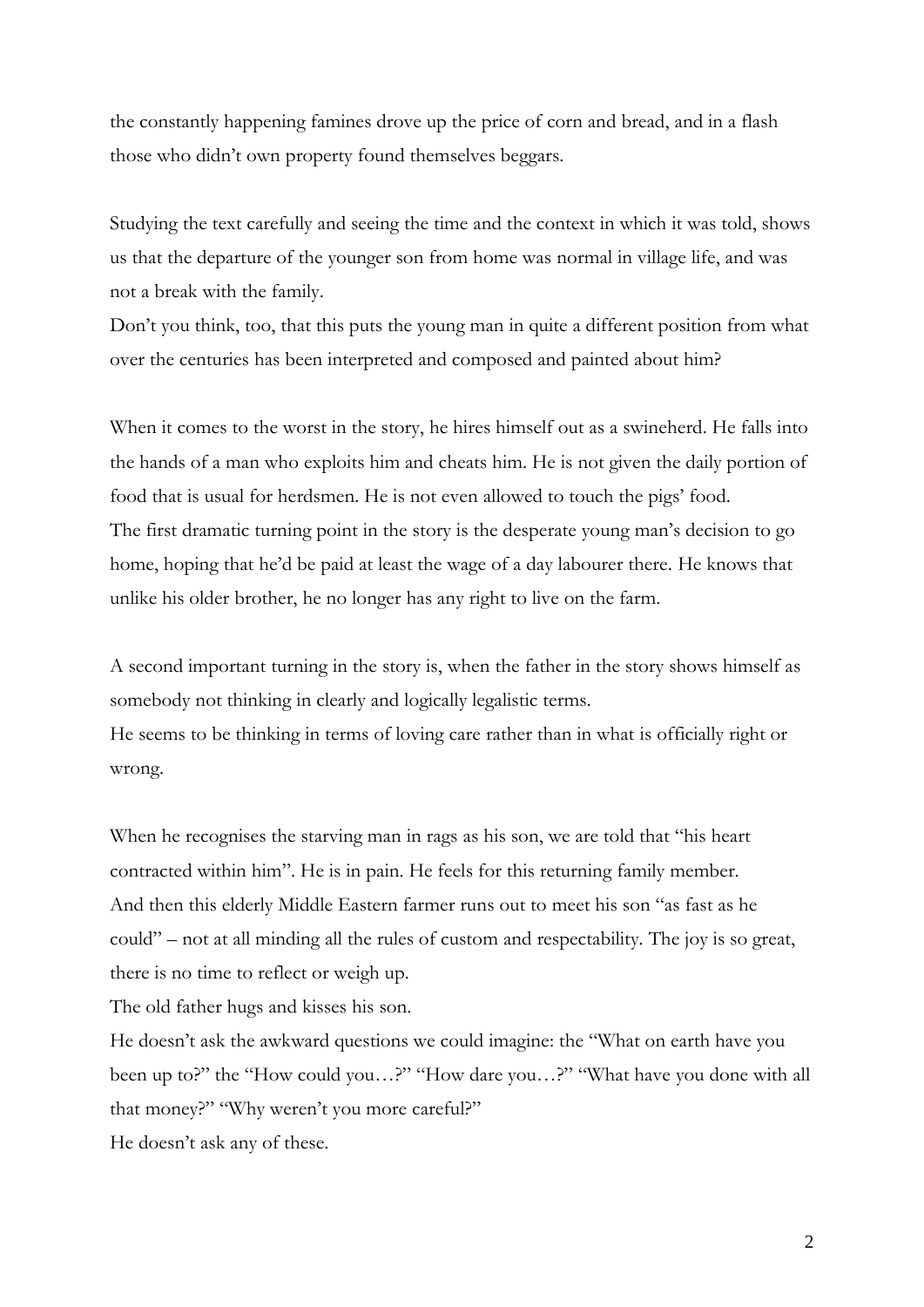Losing and finding are the words the father uses later; and they stand for "being dead and being alive". And then he shows his son what being alive means: a fatted calf, music and dance, new clothes, a ring with a seal, new rights to the property, singing and rejoicing. The joy and happiness of being together have the first and the last word. "For this son of mine was dead and is alive again; he was lost and is found," is what the father says when he holds the returning son in his arms.

Let's come back to Jesus, the narrator of the story of the father with the two sons. His interest is not to make people feel small, helpless and broken! The returning son's confession "Father I have sinned against heaven and before you; I am no longer worthy to be called your son…" is nothing he has to say in order to regain his father's love. The love of the father shown in this story is absolutely unconditional. It is

simply what it is.

The forgiveness has no connection with the conditions of repentance and confessing sins. The father's forgiveness simply raises up someone who has been humiliated enough by life.

The many abundances in the story, the hugs and kisses, the joy, the feast, the food, the drink, the music, the dancing – they all point towards beauty, happiness and the joy of life which God has always wanted for his people.

What happens here is grace – nothing more and nothing less.

What became of the older son is not told in the story. Was he able to agree with his father? Did he manage to accept the return of his younger brother? Could the two reconcile with each other?

Questions which Jesus leaves open.

Jesus, the storyteller and teacher leaves it open to his audience to answer, and he leaves it open to us…

The father's behaviour towards his two sons also reflects Jesus' behaviour towards the people around him.

It is a matter of seeking and lacking and meeting.